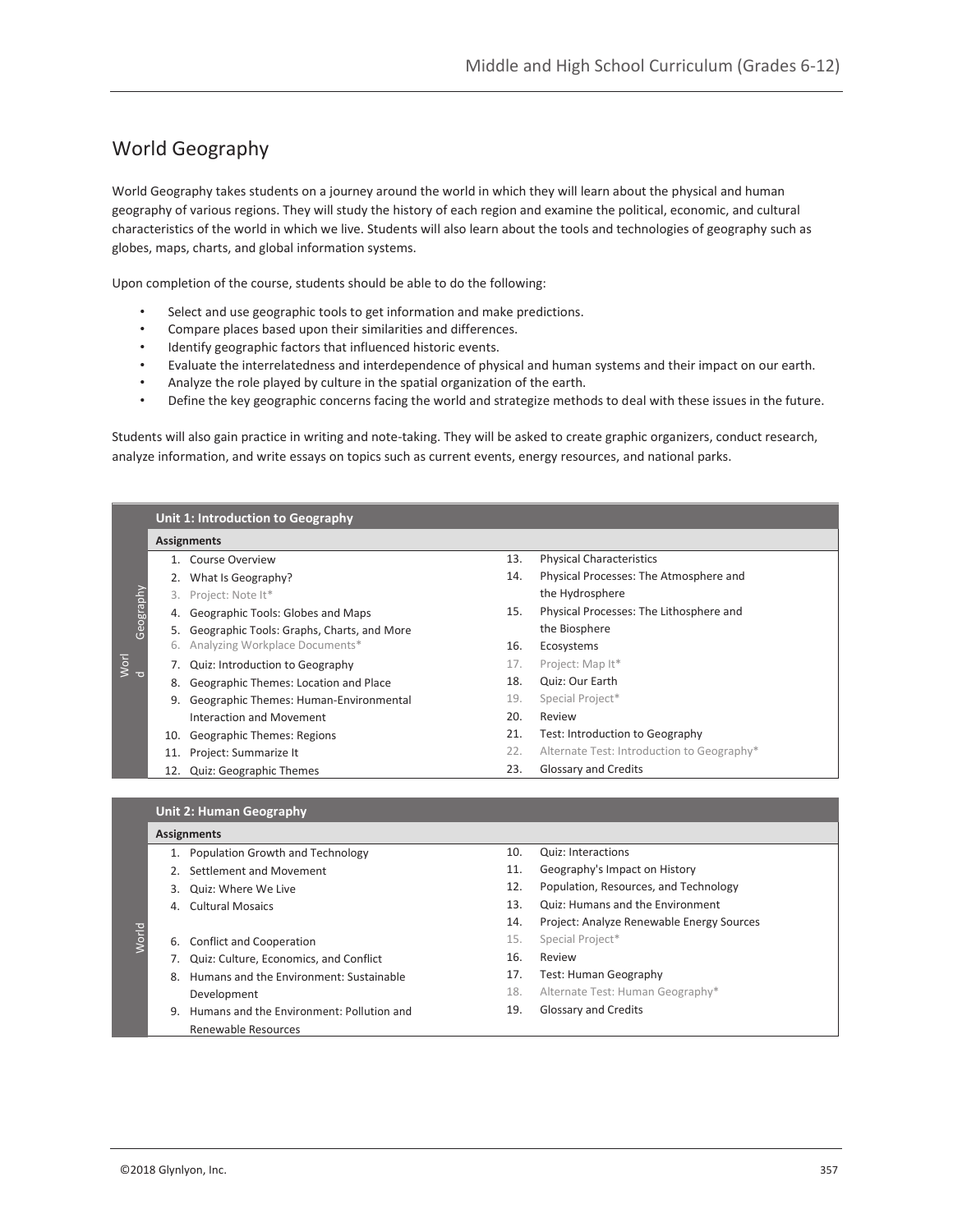## **Unit 3: North America**

### **Assignments**

- 
- 2. The United States: The Northeast and the South 13. Historical Perspectives: North America
- 3. The United States: The Midwest and the West 14. Looking Ahead: North America
- 
- 

World Geography

**Norld Geography** 

World Geography

World Geography

World Geography

World Geography

- 6. Quiz: Physical Geography North America 17. Special Project\*
- 7. Settlement and Movement: North America 18. Review
	-
- 9. **Economics and Politics: North America** 20. Alternate Test: North America<sup>\*</sup>
- 10. U.S. Economy: Cost-Benefit Analysis 21. Glossary and Credits
- 11. Quiz: Human Geography North America
- 1. North America in Spatial Terms 12. Environment and Society: North America
	-
	-
- 4. Canada and Greenland 15. Quiz: Uses of Geography North America
- 5. Mexico 16. Project: Analyze US National Parks
	-
	-
- 8. Culture: North America 19. Test: North America
	-
	-

#### **Unit 4: Central America, South America, and the Caribbean**

#### **Assignments**

- 
- 
- 
- Central America, South America, and the Caribbean the Caribbean
- America, and the Caribbean and the Caribbean America, and the Caribbean
- 6. Culture: Central America, South America, and the 14. Special Project\* Caribbean 15. Review
- 7. Economics and Politics: Central America, South 16. Test: Central America, South America, and the America, and the Caribbean Caribbean Caribbean
- America, and the Caribbean the Caribbean the Caribbean\*
- 9. Environment and Society: Central America, South 18. Glossary and Credits America, and the Caribbean
- 1. Central America 10. Historical Perspectives: Central America, South 2. South America **America** America, and the Caribbean
- 3. The Caribbean 11. Project: Consider Cuba
- 4. Quiz: Physical Geography Physical Geography 12. Looking Ahead: Central America, South America, and
- 5. Settlement and Movement: Central America, South 13. Quiz: Uses of Geography Central America, South
	-
	-
	-
- 8. Quiz: Human Geography Central America, South 17. Alternate Test: Central America, South America, and
	-

### **Unit 5: Oceania, Australasia, and Antarctica**

#### **Assignments**

- 1. Oceania, Australasia, and Antarctica in Spatial Terms 10. Environment and Society: Oceania, Australasia, and
- 2. Micronesia, Melanesia, and Polynesia Antarctica
- 
- 
- Antarctica 13. Project: Folk Tales and Culture
- 6. Settlement and Movement: Oceania, Australasia, and 14. Quiz: Uses of Geography Oceania, Australasia, and Antarctica Antarctica
- 7. Culture: Oceania, Australasia, and Antarctica 15. Special Project\*
- 8. Economics and Politics: Oceania, Australasia, and 16. Review Antarctica 17. Test: Oceania, Australasia, and Antarctica
- 9. Quiz: Human Geography Oceania, Australasia, and 18. Alternate Test: Oceania, Australasia, and Antarctica\* Antarctica 2002 19. Glossary and Credits
- 
- 3. Australia and New Zealand 11. Historical Perspectives: Oceania, Australasia, and 4. Antarctica and a series are a series and a series and a series and a series and a series and a series and a
- 5. Quiz: Physical Geography Oceania, Australasia, and 12. Looking Ahead: Oceania, Australasia, and Antarctica
	-
	-
	-
	-
	-
	-
	-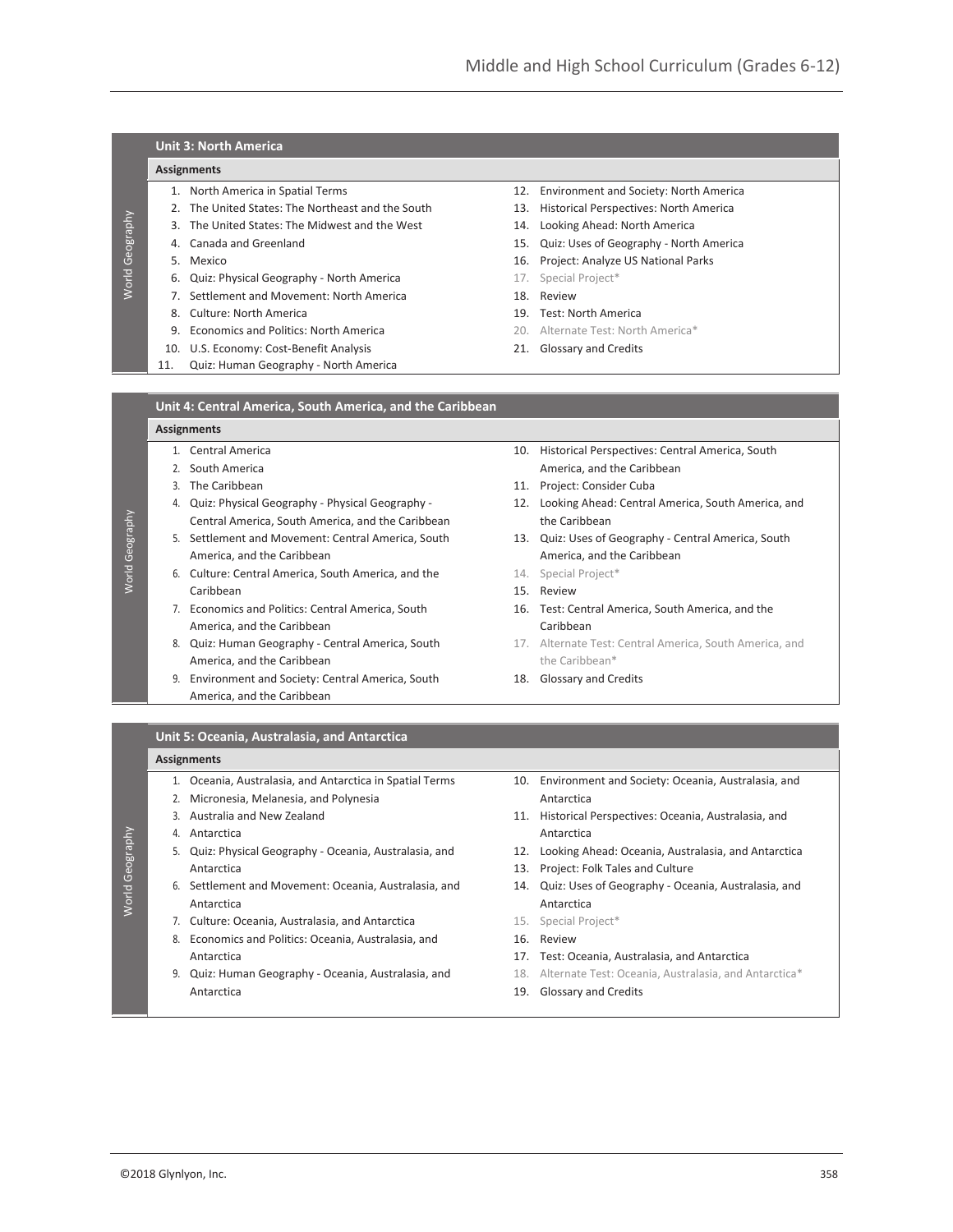## **Unit 6: Semester Review and Exam**

## **Assignments**

#### 1. Review

WG

World Geography

**World Geography** 

World Geography

**Norld Geography** 

World Geography

World Geography

2. Exam: World Geography Semester 1

- 3. Alternate Exam: World Geography Semester 1  $-$  Form  $A^*$
- 4. Alternate Exam: World Geography Semester 1 - Form B\*

### **Unit 7: Western Europe**

#### **Assignments**

- 
- 
- 
- 
- 5. Quiz: Physical Geography Western Europe 14. Quiz: Uses of Geography Western Europe
- 6. Settlement and Movement: Western Europe 15. Special Project\*
- 7. Culture: Western Europe 16. Review
- 8. Economics and Politics: Western Europe 17. Test: Western Europe
- 9. Project: Chart Western Europe's Physical and Human 18. Alternate Test: Western Europe\* Geography **19.** Glossary and Credits

#### **Unit 8: Eastern Europe and Russia**

#### **Assignments**

- 
- 
- 3. Eastern Region Union
- 4. Quiz: Physical Geography Eastern Europe and Russia 13. Quiz: Uses of Geography Eastern Europe and
- 5. Settlement and Movement: Eastern Europe and Mussia Russia **14.** Special Project<sup>\*</sup>
- 6. Culture: Eastern Europe and Russia 15. Review
- 7. Economics and Politics: Eastern Europe and Russia 16. Test: Eastern Europe and Russia
- 8. Quiz: Human Geography Eastern Europe and Russia 17. Alternate Test: Eastern Europe and Russia\*
- 9. Environment and Society: Eastern Europe and Russia 18. Glossary and Credits
- 10. Historical Perspectives: Eastern Europe and Russia
- 1. Project: Create a Hypothesis 10. Quiz: Human Geography Western Europe
- 2. Northern Region 11. Environment and Society: Western Europe
- 3. Western Central Region 12. Historical Perspectives: Western Europe
- 4. Southern Region 13. Looking Ahead: Western Europe
	-
	-
	-
	-
	-
	-
- 1. Central Region 11. Looking Ahead: Eastern Europe and Russia
- 2. Balkan Region 2. Project: Impact of the Dissolution of the Soviet
	-
	-
	-
	-
	-
	-

### **Unit 9: Sub-Saharan Africa**

#### **Assignments**

- 1. Sub-Saharan Africa in Spatial Terms 11. Historical Perspectives: Sub-Saharan Africa 2. Project: Africa: Book Study 12. Looking Ahead: Sub-Saharan Africa 3. West and Central Africa 13. Quiz: Uses of Geography - Sub-Saharan Africa 4. East and Southern Africa 14. Project: Sub-Saharan Africa Problem and Solution 5. Quiz: Physical Geography - Sub-Saharan Africa 6. Settlement and Movement: Sub-Saharan Africa 15. Special Project\* 7. Culture: Sub-Saharan Africa 16. Review 8. Economics and Politics: Sub-Saharan Africa 17. Test: Sub-Saharan Africa 9. Quiz: Human Geography - Sub-Saharan Africa 18. Alternate Test: Sub-Saharan Africa\*
	- 10. Environment and Society: Sub-Saharan Africa 19. Glossary and Credits
-